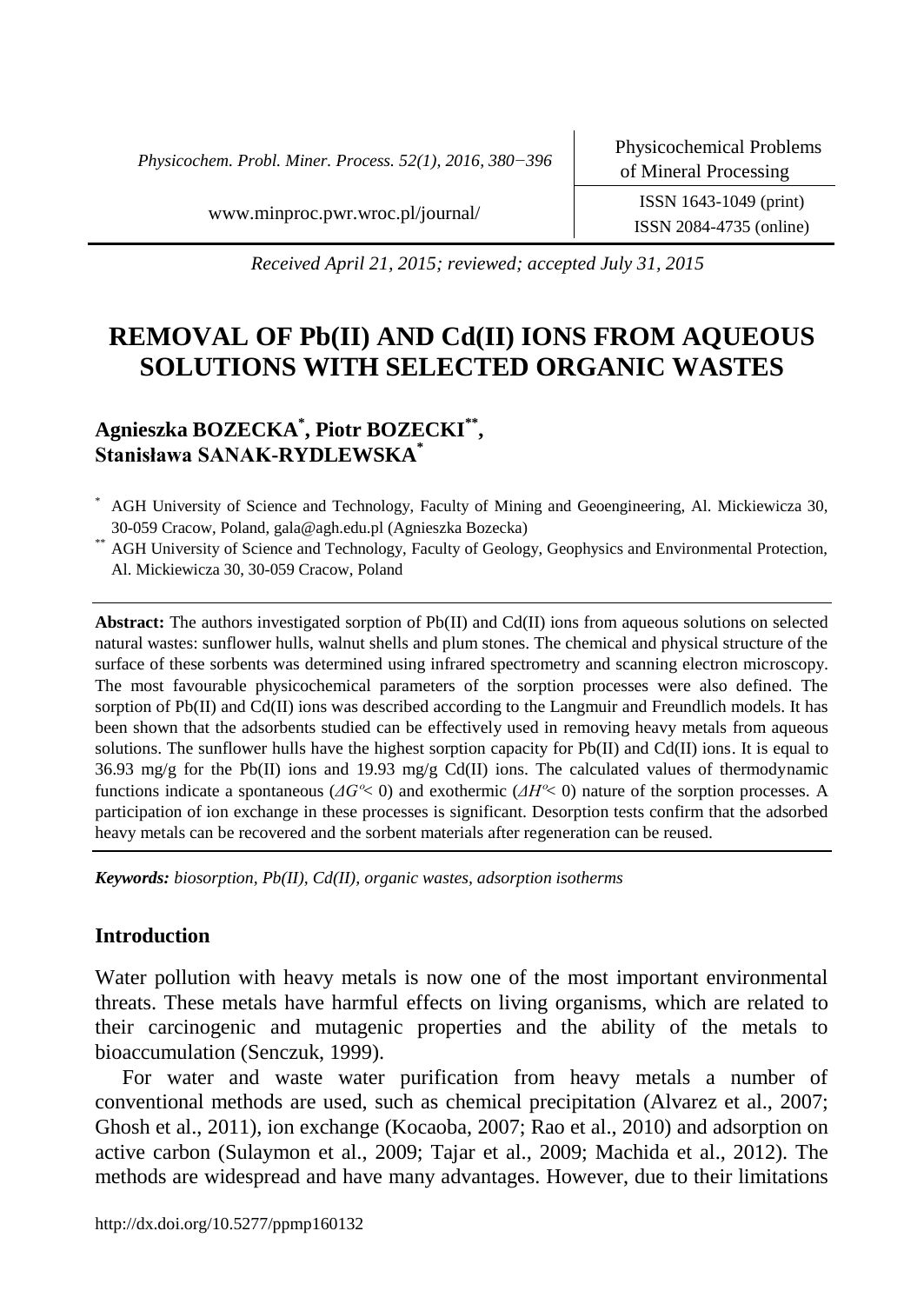and high cost of application (especially in low concentration of contaminants) they also have some disadvantages. Therefore, new alternatives that will combine efficiency with economy should be searched for. Natural sorbents give perspectives to meet those requirements. Among them both dead organic matter and living microorganisms may be mentioned. Sorption capacity of this type of organic materials to heavy metals ions is significant, which was lately confirmed, e.g. by Qi and Aldrich (2008), Sari and Tuzen (2008), Uluozlu et al. (2008), Gupta et al. (2009), Saeed et al. (2009), Azouaou et al. (2010), Blazquez et al. (2011).

The aim of the study was to experimentally confirm the possibility of using organic waste, such as sunflower hulls, walnut shells and plum stones, for the removal of Pb(II) and Cd(II) ions from aqueous solutions in single-component systems. The influence of selected physical and chemical parameters of organic materials on the sorption processes has been determined and the possibility of their regenerating examined. Other investigations conducted to elucidate the mechanism of binding heavy metals from solutions involved determining the chemical and physical structure of the organics used. The sorption processes have been described using well-known models of sorption and the maximum sorption capacity of the materials tested has been calculated.

# **Materials and methods**

Three natural sorbents were used in the study: sunflower (*Helianthus L.*) hulls, walnut (*Juglans regia L.*) shells and plum (*Prunus domestica L.*) stones, the latter free from seeds. The material was washed, dried, ground and sieved to obtain the grain fraction below 0.5 mm (fraction was selected based on results obtained in earlier studies). Then it was purified by treating with  $10^{-3}$ M nitric and hydrochloric acids solutions, followed by washing with reverse osmosis water until the pH attained that of the pure reverse osmosis water, i.e., about 6.0, and then dried at 323K.

Sorption experiments were performed in beakers containing  $100 \text{ cm}^3$  of a test solution into which known weights of the sorbent (sample weights: 0.3, 0.5, 0.7, 1.0 and 1.5 g) were added. The initial  $Pb(II)$  and  $Cd(II)$  ion concentrations ranged from 6.3 mg/dm<sup>3</sup> to 109.4 mg/dm<sup>3</sup>. Metals were added as the water solutions of  $Pb(NO<sub>3</sub>)<sub>2</sub>$ and  $Cd(NO<sub>3</sub>)<sub>2</sub> 4H<sub>2</sub>O$  (p.p.a.). All the experiments run at a constant ionic strength of 0.02 mol/dm<sup>3</sup>, which was adjusted with a solution of  $KNO<sub>3</sub>$  at a concentration of 0.04M. The range of initial pH of the test solutions was from 2.0 to 5.0  $(\pm 0.1)$  (its value was adjusted with  $0.1M HNO<sub>3</sub>$ .

All the solutions with the sorbents added were continuously stirred for one hour (in this time the system reached equilibrium) with a mechanical stirrer at 120 rpm at the constant temperature  $298\pm0.5$  K. In addition, the studies of a temperature effect were conducted in the range  $293-313\pm0.5$  K (Bozecka, 2013).

The desorption process was studied for the sunflower hulls and walnut shells used earlier to remove  $Pb(II)$  and  $Cd(II)$  ion from the solutions whose initial concentrations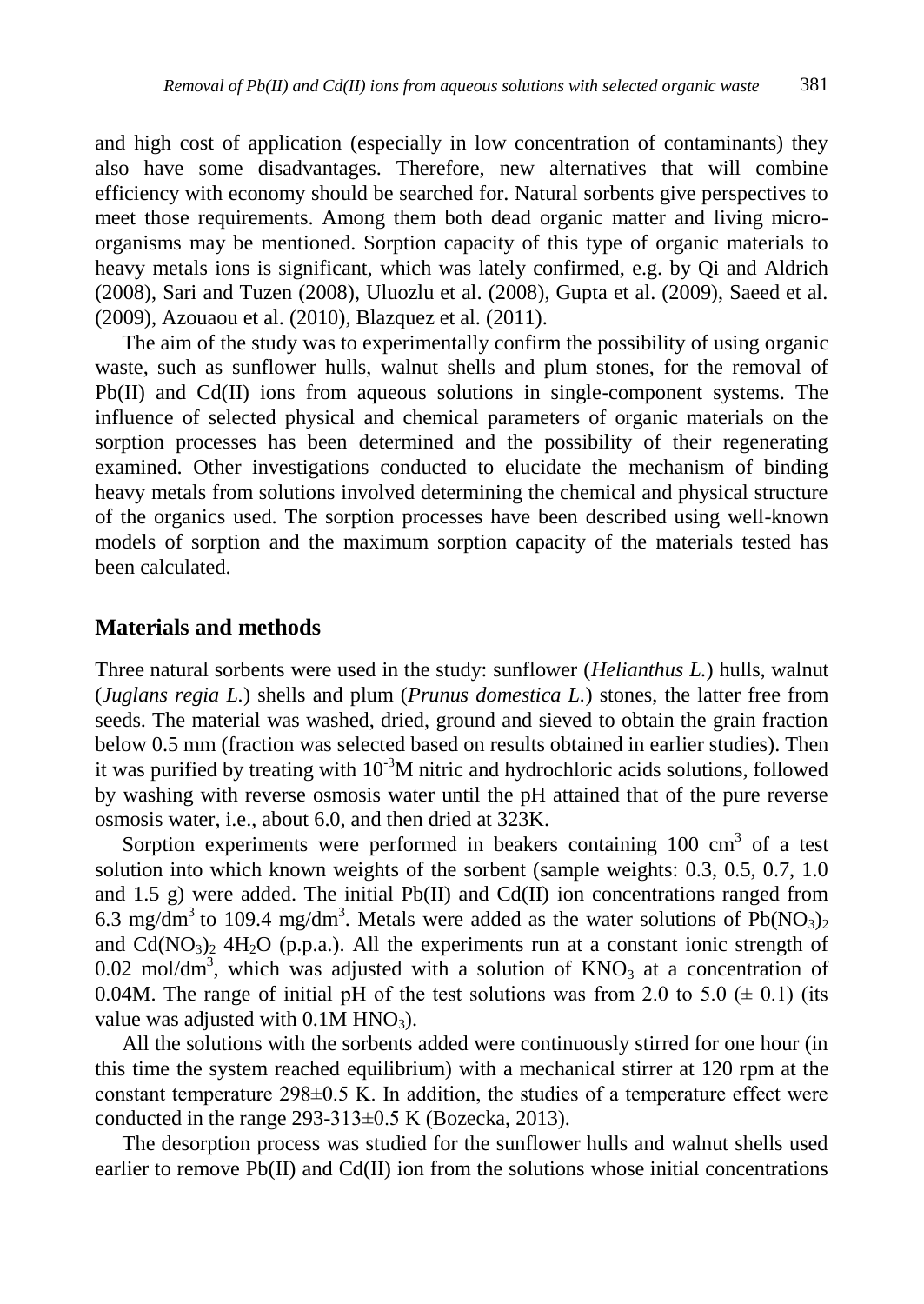of Pb and Cd were 15.6 mg/dm<sup>3</sup>. The sorbents were regenerated with 50 cm<sup>3</sup> 0.2M solutions of  $HNO<sub>3</sub>$  or HCl. The experimental conditions were the same as in the case of the sorption process. The progress of the desorption effectiveness was determined after 15, 30, 45 and 60 minutes of the tests.

The final concentration of Pb(II) and Cd(II) ions in a solution after sorption and regeneration was determined by the flow coulometry method using an EcaFlow 150 GLP (POL-EKO, Poland). Before the measurements, all the samples were filtered to remove solid particles. Three measurements were performed for each sample. The values of equilibrium concentrations shown in Tables 1-4 are arithmetic averages.

The sorption capacity was calculated from the formula presented below:

$$
Q = \frac{V(c_0 - c_{eq})}{m} \tag{1}
$$

where: *Q* –content of the Cd(II) ions in the sorbent (mg/g);  $V$  – the volume of the solution (dm<sup>3</sup>);  $c_o$  and  $c_{eq}$  – the initial and final concentrations of Cd(II) ions (mg/dm<sup>3</sup>);  $m$  – the dry mass of the adsorbent (g).

Identification of surface functional groups was carried out using infrared absorption spectra recorded with BIO-RAD FTIR spectrometer (model FTS-165) for the samples prior to and after sorption (each sample had an initial concentration of 109.4 mg/dm<sup>3</sup> of Pb or Cd cations). The frequency range was 4000-400 cm<sup>-1</sup> and a resolution 4 cm<sup>-1</sup>. The pellets were made from a mixture of a dried sorbent and the spectrally pure potassium bromide (at the ratio 1:400) pressed at 10 MPa.

The morphology of the selected organic sorbents was determined using a scanning electron microscope FEI Quanta 200 FEG. The analyses were supplemented by microchemical assays using an EDS spectrometer. The tests were carried out on starting (i.e. untreated) samples and on the samples after the sorption process.

# **Results and discussion**

## **Determination of the chemical and physical structure of the sorbents**

The surface morphology images of the sorbents prior to and after the sorption process and the corresponding EDS spectra (Figs  $1(a-f)$  and  $2(a-h)$ , respectively) show that lead and the cadmium are below detection limits in the starting materials.

Both elements are present on the surface of the samples used in the sorption tests (Fig. 2a-h), but there are no traces of microprecipitated Pb and Cd compounds. In some areas, however, there are indications of the sorption involving mainly the ion exchange mechanism (e.g. Fig. 2a, c and e). Distribution of adsorbates on the surface is random, which may indicate their heterogeneity (Bozecka, 2013; Bozecka et al., 2014a).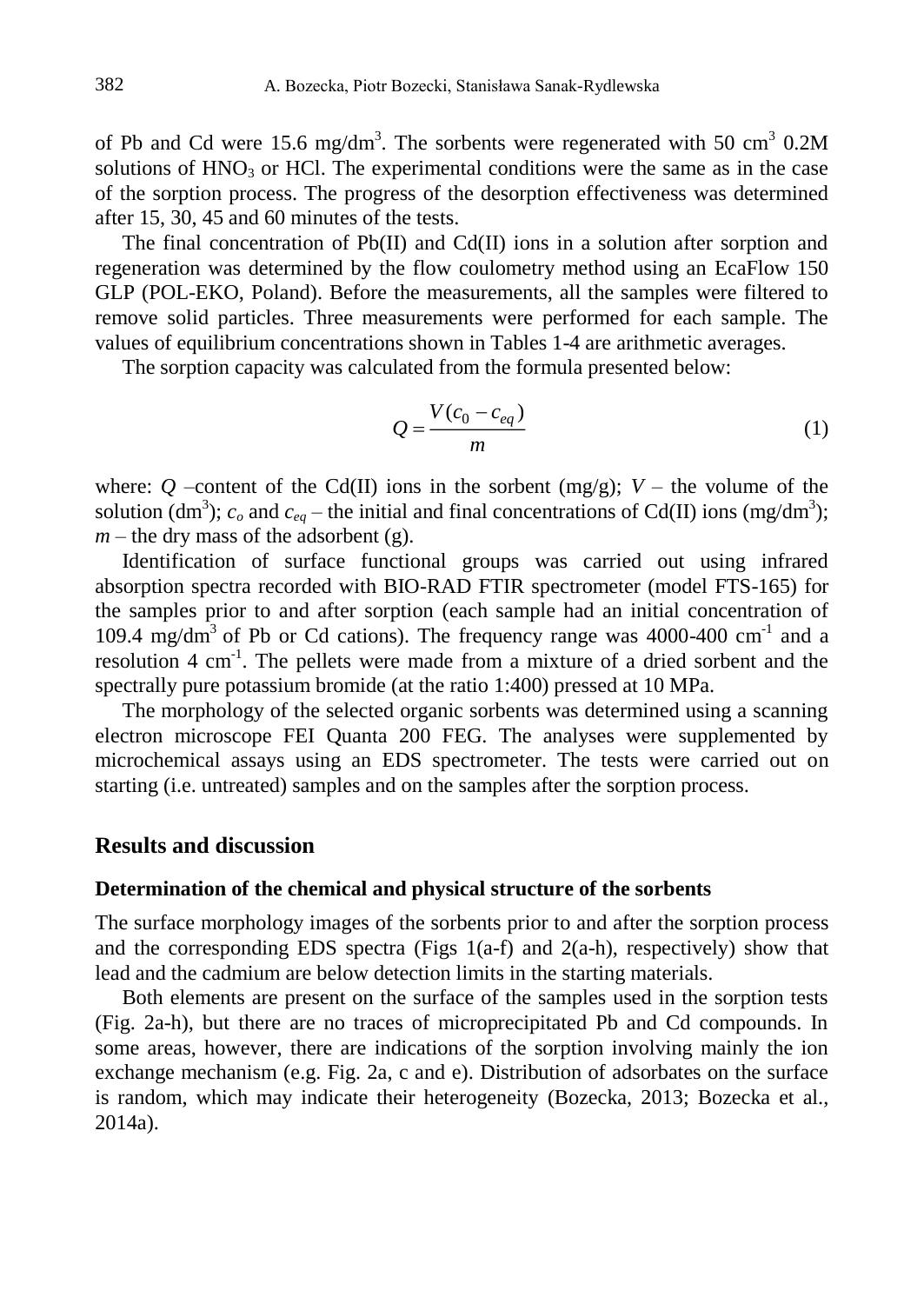

Fig. 1. Examples of SEM images with EDS spectra obtained for samples of starting sunflower hulls (a, b), walnut shells (c, d) and plum stones (e, f) (Bozecka, 2013; Bozecka et al., 2014a)

The presence of functional groups in the starting samples can be traced in the IR spectra (Fig. 3). They show strong absorption bands at approximately  $3420 \text{ cm}^{-1}$ , which can be attributed to stretching vibrations of the OH groups present in alcohols and phenols or to intramolecular hydrogen bonds of carbohydrates, present in organic compounds (presumably cellulose, hemicellulose and lignin). The bands occurring in all the tested materials in the range of approximately  $2930-2840$  cm<sup>-1</sup> can probably be related to the CH stretching vibrations of alkyl groups.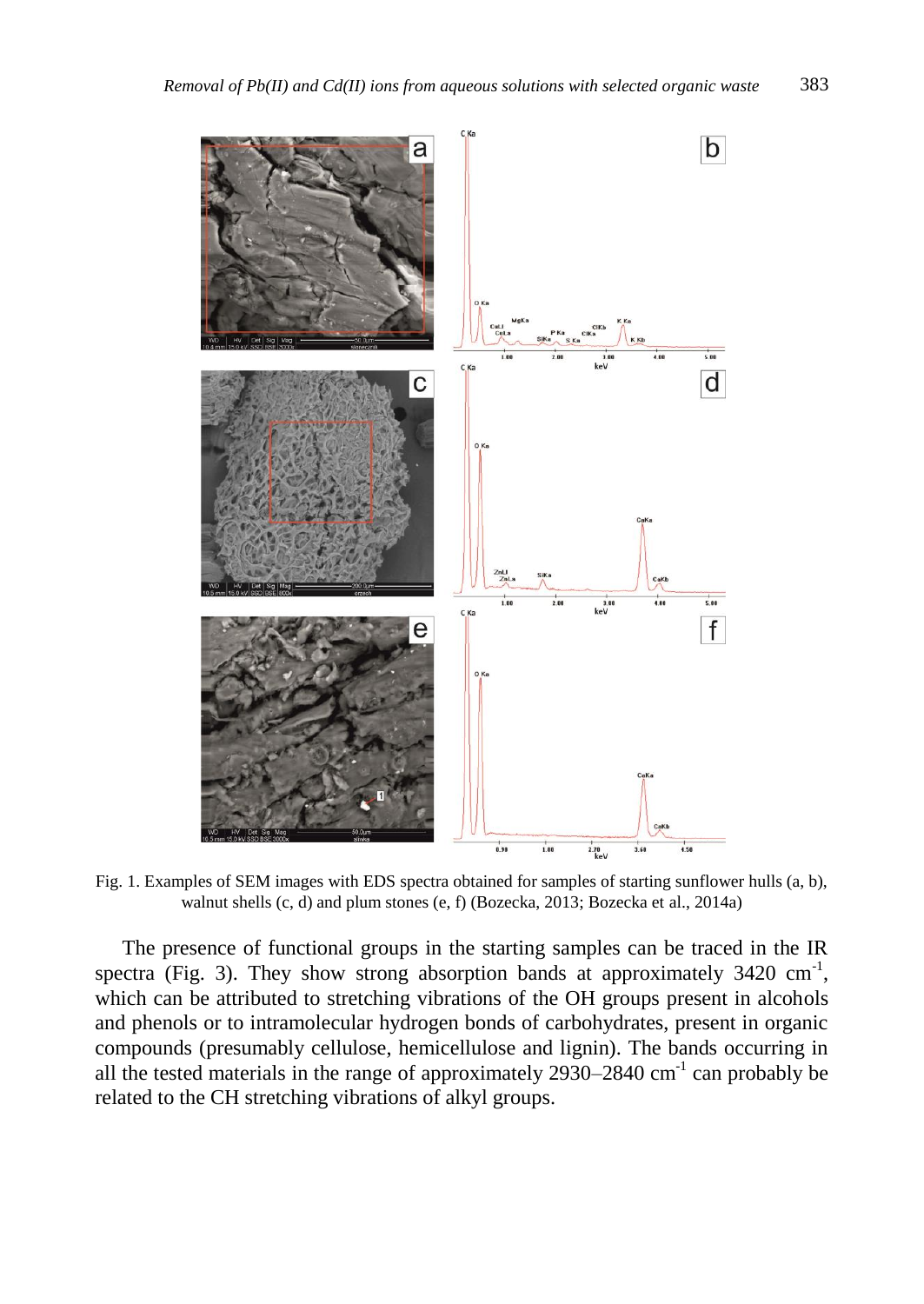

Fig. 2. Examples of SEM images with spectra EDS obtained for samples of sunflower hulls (a, b), walnut shells (c, d) and plum stones (e-h) after sorption of the Pb(II) and Cd(II) ions (Bozecka, 2013; Bozecka et al., 2014a)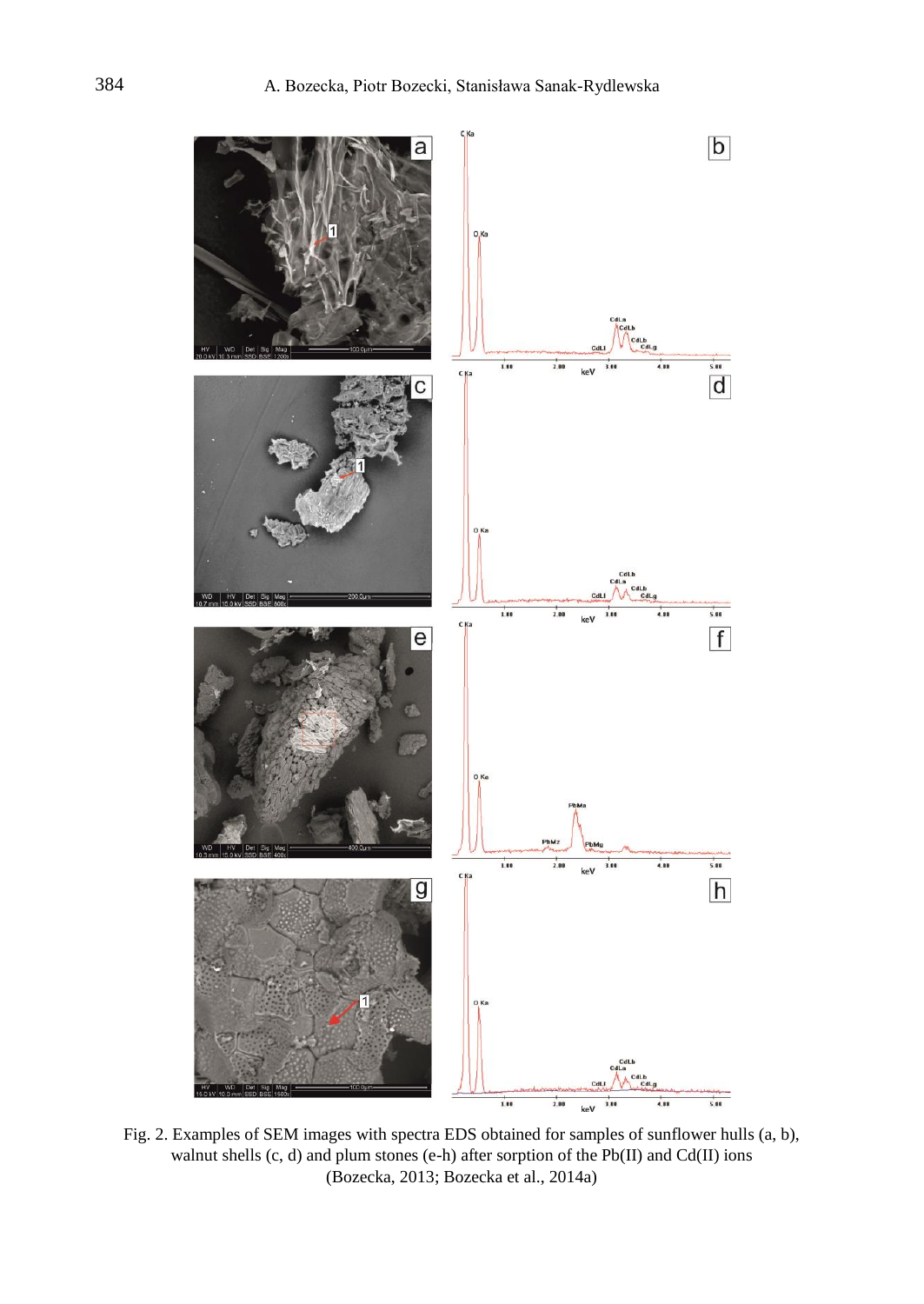

Fig. 3. Comparison of the IR spectra of starting samples of sunflower hulls (1), walnut shells (2) and plum stones (3) (after Bozecka, 2013; Bozecka et al., 2014a, b)

Another band, pronounced mainly in the walnut shells and plum stones at approximately  $1740 \text{ cm}^{-1}$  may be attributed to the vibrations of C=O carbonyl compounds (carboxylic compounds, esters, ketones, aldehydes, etc.). The presence of the esters, alcohols and phenols is also indicated by the bands in the range 1300-1000  $cm<sup>-1</sup>$  interpreted as the stretching vibrations of C-O groups.

The bands in the region of approximately  $1650 \text{ cm}^{-1}$  may be attributed to the stretching vibration of C=O groups and the bending vibration of the N-H amide group. The amines manifests their presence by the band in the range approximately 1650- 1580 cm<sup>-1</sup>, also attributed to the N-H bending.

Absorption in the range approximately  $1600-1400$  cm<sup>-1</sup> indicates probably the presence of aromatic compounds. In addition, the bands between 900 and 675 cm<sup>-1</sup> may be interpreted also as aromatic bands resulting from the bending vibrations out of the plane of the C–H (Uluozlu et al., 2008; Azouaou et al., 2010; Bozecka, 2013; Bozęcka et al., 2014a; Bozecka et al., 2014b).

The effects of the functional groups mentioned above on the sorption mechanism of Pb(II) and Cd(II) ions have been interpreted on the IR spectra of the samples after the sorption (Figure 4a, b, c). The intensity of all the characteristic absorption bands, including those of the OH groups (alcohols, phenols, carboxylic acids),  $C = O$ (carboxylic compounds, esters, ketones, aldehydes, etc.), and amino and amide groups decreased (Figure 4 a, b, c). Such a distinct intensity reduction occurring at all band frequencies may indicate an adhesion of the Pb(II) and Cd(II) ions that block the access to organic groups.

The strongest change in the band intensity is observed at approximately 3420 cm<sup>-1</sup> for the sunflower hulls (Fig. 4a). Therefore, it can be concluded that this material is the most efficient sorbent of Pb(II) and Cd(II) ions assuming that the O–H groups are involved in the investigated sorption process. Such a conclusion is consistent with the results discussed in Section 3.2.4, which demonstrate that the sunflower hulls in comparison with other materials have the highest relative capability to remove cations.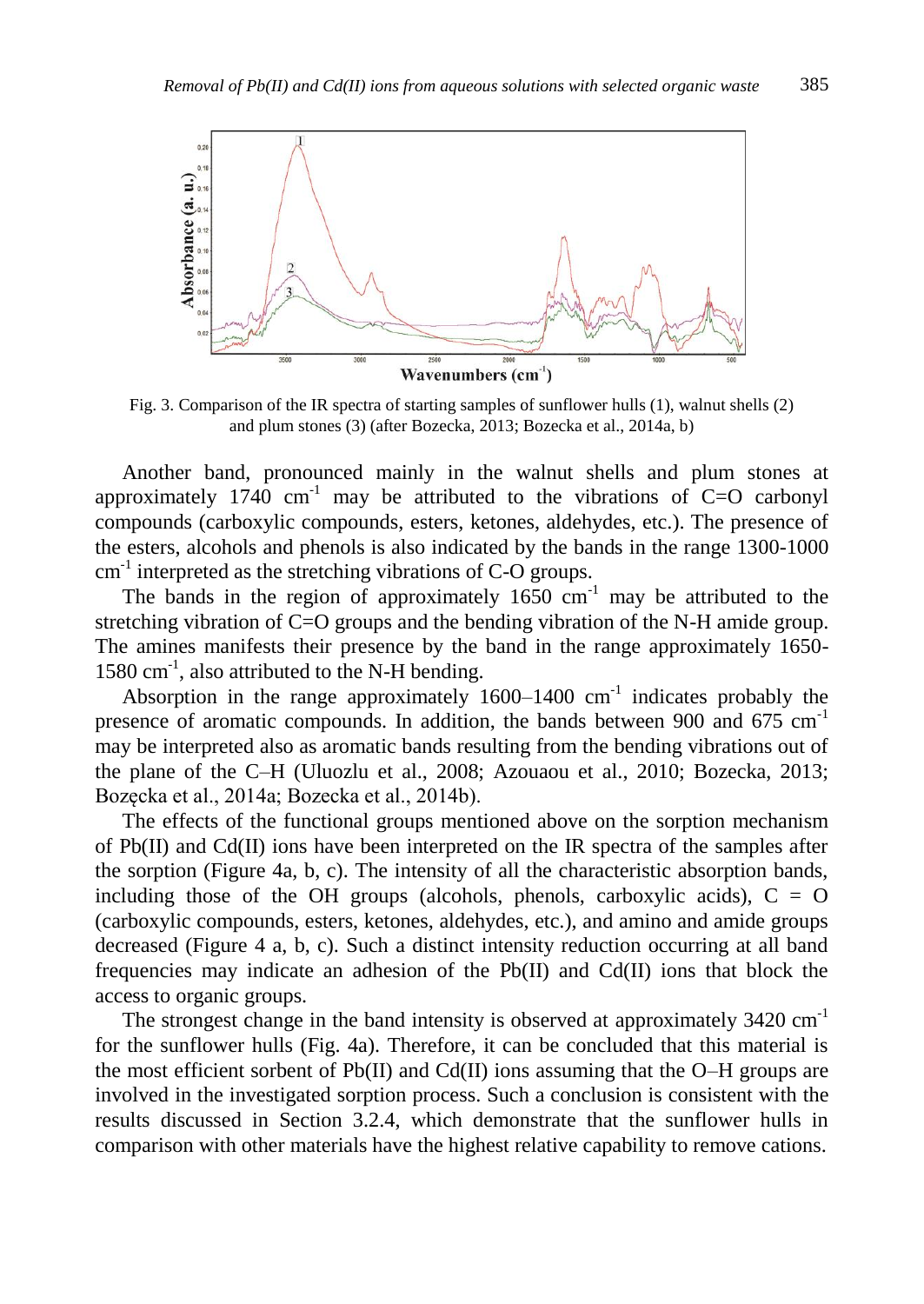Apart from the O–H groups, the carbonyl group C=O (carboxylic compounds, esters, ketones, aldehydes, etc.) and the amine or amide groups may also play an important role in the sorption of  $Pb(II)$  and  $Cd(II)$  ions. A significant intensity reduction of the bands at the frequencies characteristic of these organic groups may point to their blocking by the Pb(II) and Cd(II) ions adsorbed from the solution. The spectra also confirm that the sorption processes also involve the ion exchange mechanism (Bozecka, 2013; Bozecka et al., 2014a, b).



Fig. 4. Comparison of IR spectra obtained for sunflower hulls (a), walnut shells (b) and of plum stones (c) prior to (1) and after sorption of  $Pb(II)$  (2) or Cd(II) (3) ions (Bozecka, 2013; Bozecka et al., 2014a, b)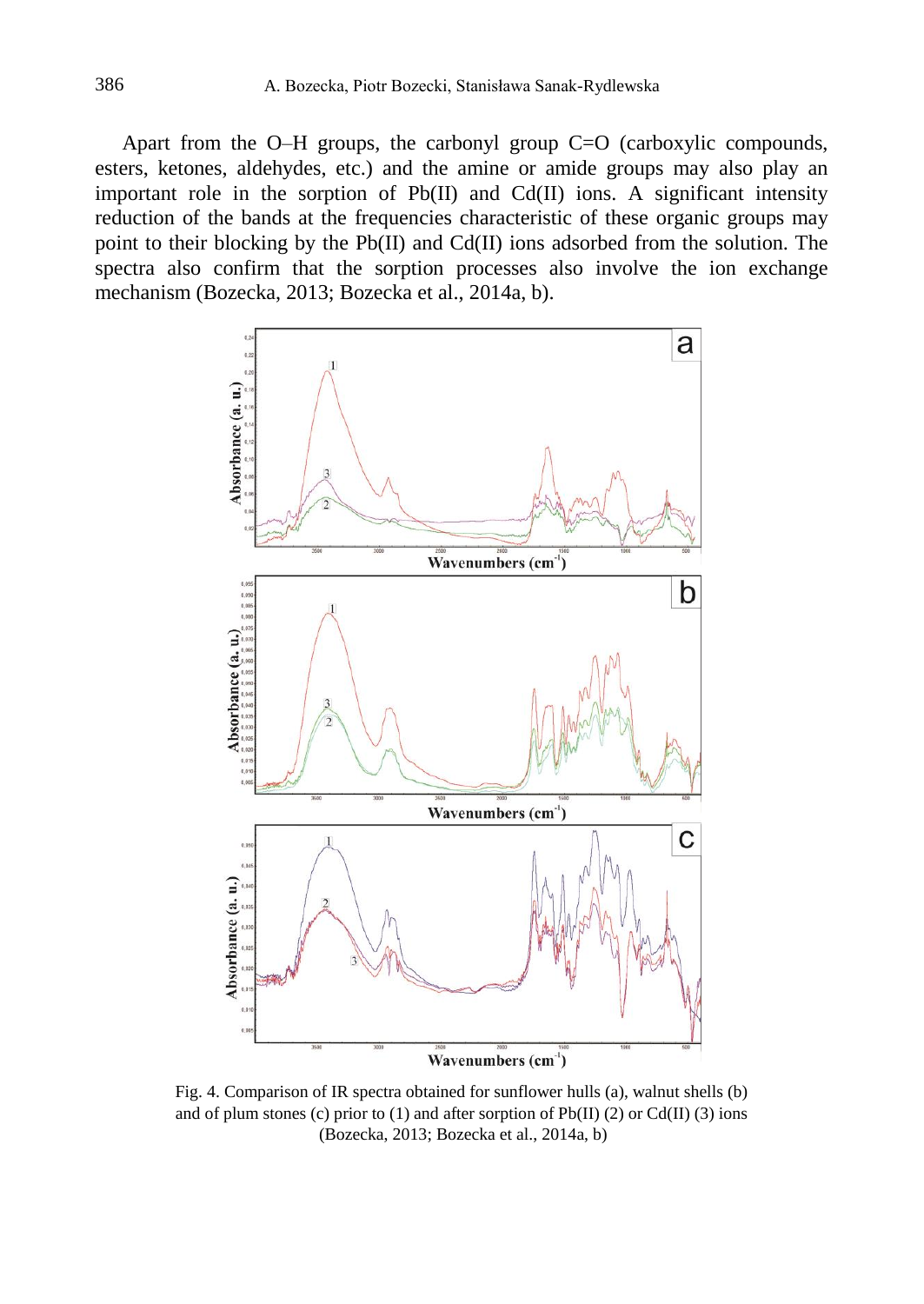# **Sorption process of Pb(II) and Cd(II) ions from aqueous solutions**

#### **Impact of sorbent mass**

Sorption was measured in the samples with the mass 0.3, 0.5, 0.7, 1.0 and 1.5 g (Fig. 5). All the sorbents remove from aqueous solutions an increasing amount of the Pb(II) and Cd(II) ions with an increasing weight of the sample until a maximum sorption at a sorbent mass of 0.5 g is reached. A further increase of the sorbent mass does not significantly affect the amount of the ions adsorbed. Presumably, it is associated with sorbent particle aggregation in the solution, which can reduce an access of the cations to the surface active centres of the sorbent (Uluozlu et al., 2008; Gala (Bozecka) and Sanak-Rydlewska, 2011; Bozecka, 2013; Bozecka and Sanak-Rydlewska, 2011, 2015).



Fig. 5. The influence of the sorbent mass on sorption of the Pb(II) and Cd(II) ions on sunflower hulls, walnut shells and plum stones ( $c_o = 15.63$  mg/dm<sup>3</sup>; pH 4.0 $\pm$ 0.1; sorbent's particle size class <  $0.5$  mm; ionic strength  $0.02$  mol/dm<sup>3</sup>; temperature (298 $\pm$ 0.5) K; time of sorption 1 h; mixing speed 120 rpm) (Bozecka, 2013)

#### **Impact of initial pH of solutions**

The sorption of the Pb(II) and Cd(II) ions in the function of the initial pH of the solution was tested for the pH values 2.0, 3.0, 4.0 and 5.0 (Fig 6).

The efficiency of sorption of the  $Pb(II)$  and  $Cd(II)$  ions by all the materials increases with the pH until it reaches a maximum in the solutions with pH of about 4.0. At pH higher than 5.0 a sorption efficiency noticeably decreases. Only is a little weaker the sorption efficiency of the Pb(II) ions on the walnut shells and sunflower hulls, but its reason is not currently possible for a clear interpretation.

The reduction in the sorption efficiency, both below and above pH of 4.0, is most likely associated with an electrostatic charge accumulated on the surface of the sorbents. The type and amount of this charge depends on the pH of the solution and on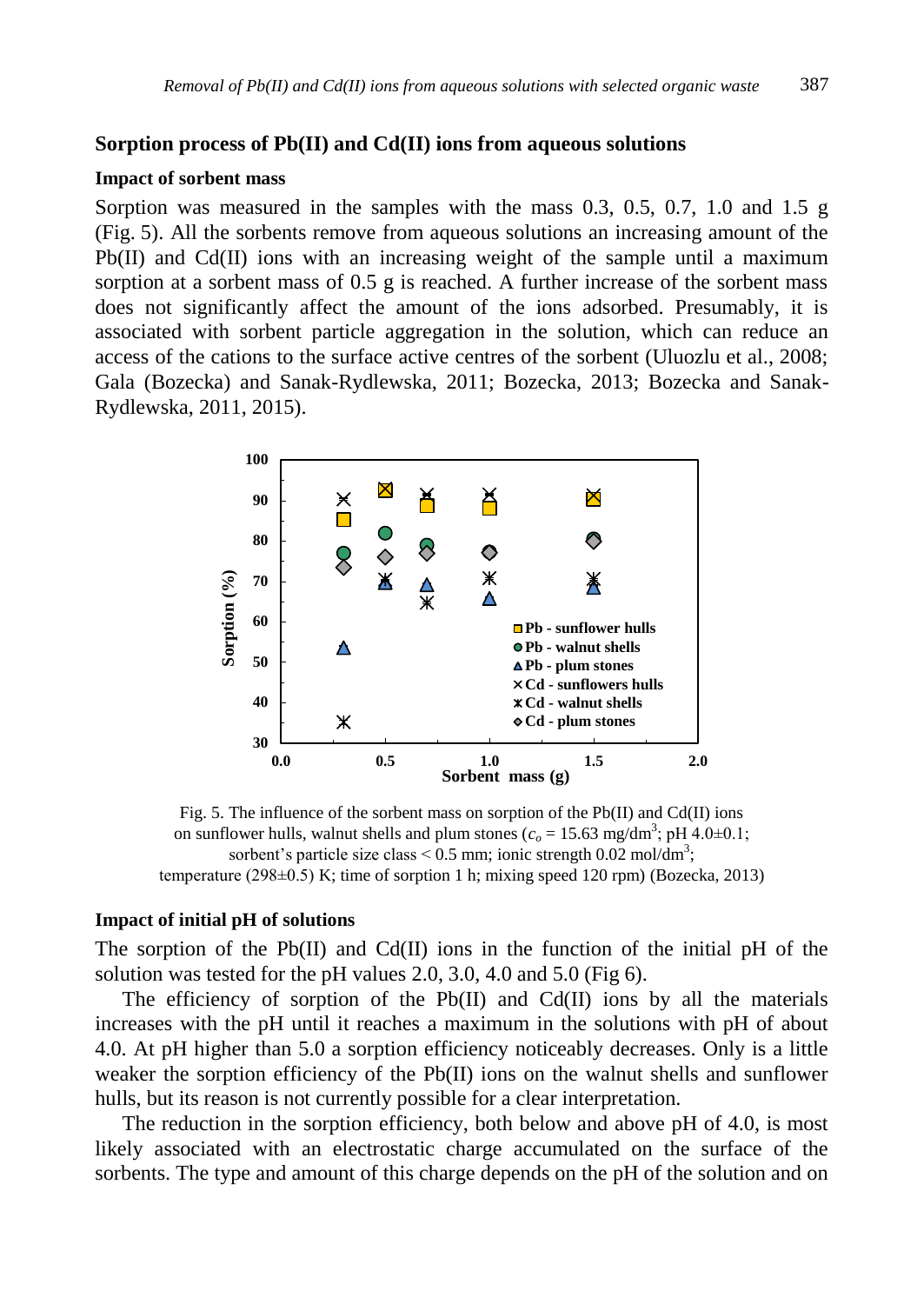the functional groups on the surface of sorbents (Bansal and Goyal, 2009; Gala (Bozecka) and Sanak-Rydlewska, 2011; Bozecka, 2013; Bozecka and Sanak-Rydlewska, 2011, 2015).

The initial pH of the solution determines the form of the Pb and Cd ions in the solution. In a strongly acidic solution, lead and cadmium are mainly in the form of cations. The gradual increase of the pH leads to the formation of complex ions, followed by precipitation of  $Pb(OH)$ <sub>2</sub> and Cd(OH)<sub>2</sub>.

Studying the effect of the solution pH on sorption of the Pb(II) and Cd(II) ions, the differences between the starting and the equilibrium pH values were noted. For example, in case of the sunflower hulls and  $Pb(II)$  ions the starting pH was 2.08, 3.04, 4.00 and 4.98, while after sorption the values were 2.78, 4.45, 5.23, and 5.34, respectively.

The sorption, hydrolysis and ionization processes explain the changes in pH. The equations 1 and 2, showing the hydrolysis degree of the Pb $(II)$  and Cd $(II)$  ions, indicate that at the time of their attachment to the surface of a sorbent the reaction equilibrium moves to the left. This leads to a reduction of protons in the solution and a pH increase. With the increase of the starting pH value (up to value of zero point charge –  $pH<sub>zpc</sub>$ ), the sorption capacity increases and the pH reaches an equilibrium state



Fig. 6. The effect of pH on sorption of the Pb(II) and Cd(II) ions on sunflower hulls, walnut shells and plum stones ( $c_o = 15.63$  mg/dm<sup>3</sup>; sorbent mass 0.5 g; sorbent's particle size class < 0.5 mm; ionic strength 0.02 mol/dm<sup>3</sup>; temperature  $(298\pm0.5)$ K; time of sorption 1 h; mixing speed 120 rpm) (Bozecka, 2013)

As soon as the  $Pb(OH)^+$  or  $Cd(OH)^+$  ions are adsorbed, the reaction equilibrium moves to the right, thereby increasing the concentration of protons and acidifying the solution: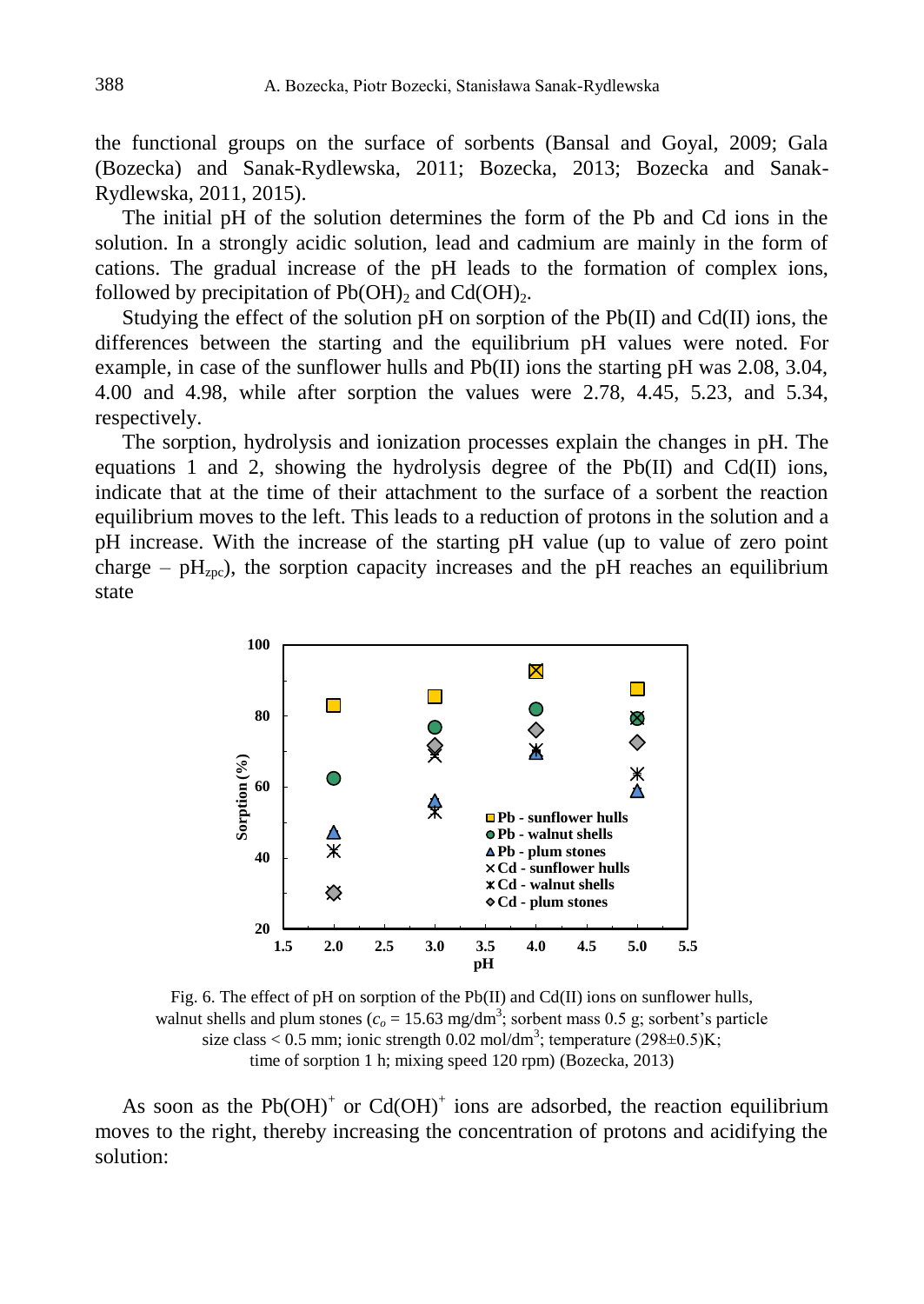$$
Pb^{2+} + H_2O \leftrightarrow Pb(OH)^+ + H^+ \tag{1}
$$

$$
Cd^{2+} + H_2O \leftrightarrow Cd(OH)^+ + H^+ \tag{2}
$$

As mentioned before, the  $Pb(II)$  and  $Cd(II)$  ions in water are subject to hydrolysis and complexation, thus the protons generated increase the acidity of the solutions. They may also be acidified as a result of hydrolysis and ionization of the functional groups present on the surface of the sorbents. However, the impact of these processes appears to be insignificant and can be ignored (Bozecka, 2013).

#### **Impact of solution temperature**

An impact of temperature on the sorption process of the  $Pb(II)$  and  $Cd(II)$  ions was tested between 293K and 313K. Other conditions were the same as in the previous series.



Fig. 7. The impact of the temperature on sorption of the  $Pb(II)$  and  $Cd(II)$  ions by sunflower hulls, walnut shells and plum stones ( $c_0 = 15.63$  mg/dm<sup>3</sup>; sorbent mass 0.5 g; sorbent's particle size class <  $0.5$  mm; ionic strength  $0.02$  mol/dm<sup>3</sup>; pH of  $4.0\pm0.1$ ; time of sorption 1 h; mixing speed 120 rpm) (Bozecka, 2013)

An increase of the temperature reduced sorption of the Pb(II) and Cd(II) ions (Fig. 7). This indicates the exothermic nature of the processes investigated. The decline in a sorption efficiency may be due to a destruction of the active sites present on the surface of the sorbents or shifting the equilibrium in favour of desorption of the  $Pb(II)$ and Cd(II) ions from the surface to a solution (Uluozlu et al., 2008). At higher temperatures, the kinetic energy of the adsorbed molecules increases, which may hinder their connection to the surface (Gala (Bozecka) and Sanak-Rydlewska, 2011; Bozecka, 2013; Bozecka and Sanak-Rydlewska, 2011; 2015).

Based on the experimental data and known thermodynamic relations, the changes of the standard free energy (Δ*Gº*), standard enthalpy (Δ*Hº*) and standard entropy (Δ*Sº*)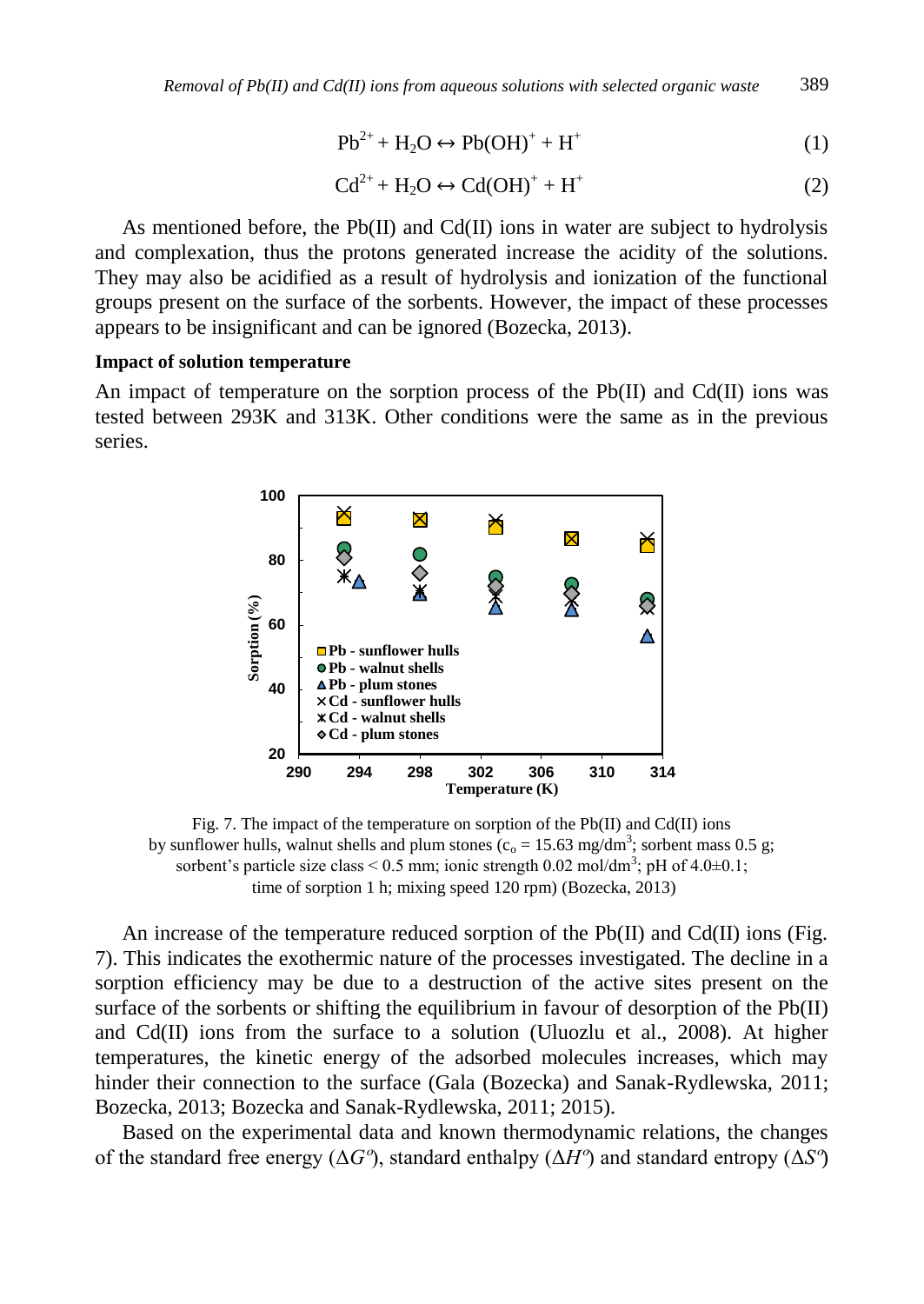have been calculated using the following equation (Meena et al., 2008; Uluozlu et al., 2008; Bozecka, 2013)

$$
\Delta G^{\circ} = -RT \ln K_c' \tag{2}
$$

where:  $R$  – ideal gas constant (8.314  $10^{-3}$  kJ/mol K),  $T$  – temperature (K),  $K_c'$  – equilibrium constant, defined as the ratio of the concentration of metal ions on the sorbent  $c_a$ , to the concentration of ions in the solution  $c_{ea}$ , after reaching equilibrium of the sorption process.

The  $K_c'$  constant was determined for the lowest, experimental concentration of the metal (Han et al., 2005):

$$
\Delta G^{\circ} = \Delta H^{\circ} - T\Delta S^{\circ} \tag{3}
$$

$$
\ln K_c = \frac{\Delta S^{\circ}}{R} - \frac{\Delta H^{\circ}}{RT}
$$
 (4)

The change of the standard free energy  $(\Delta G^{\circ})$  was calculated from the equation 3. For all the investigated samples and in the whole range of the selected temperatures, the calculated  $\Delta G^{\circ}$  is characterized by negative values (Table 1), which proves that the process is spontaneous.

The changes of standard enthalpy and entropy of the system were determined based on Eq. 4, plotting the  $K_c'$  graphs as a function of 1/T (Fig. 8). The values of  $\Delta H^{\circ}$  and Δ*S*º were determined from the slope and intersection of the y-axis by the linear graphs.



Fig. 8. Relationship between  $\ln K_c'$  and  $1/T$  for sorption of the Pb(II) and Cd(II) ions on the sunflower hulls, walnut shells and plum stones (after Bozecka, 2013)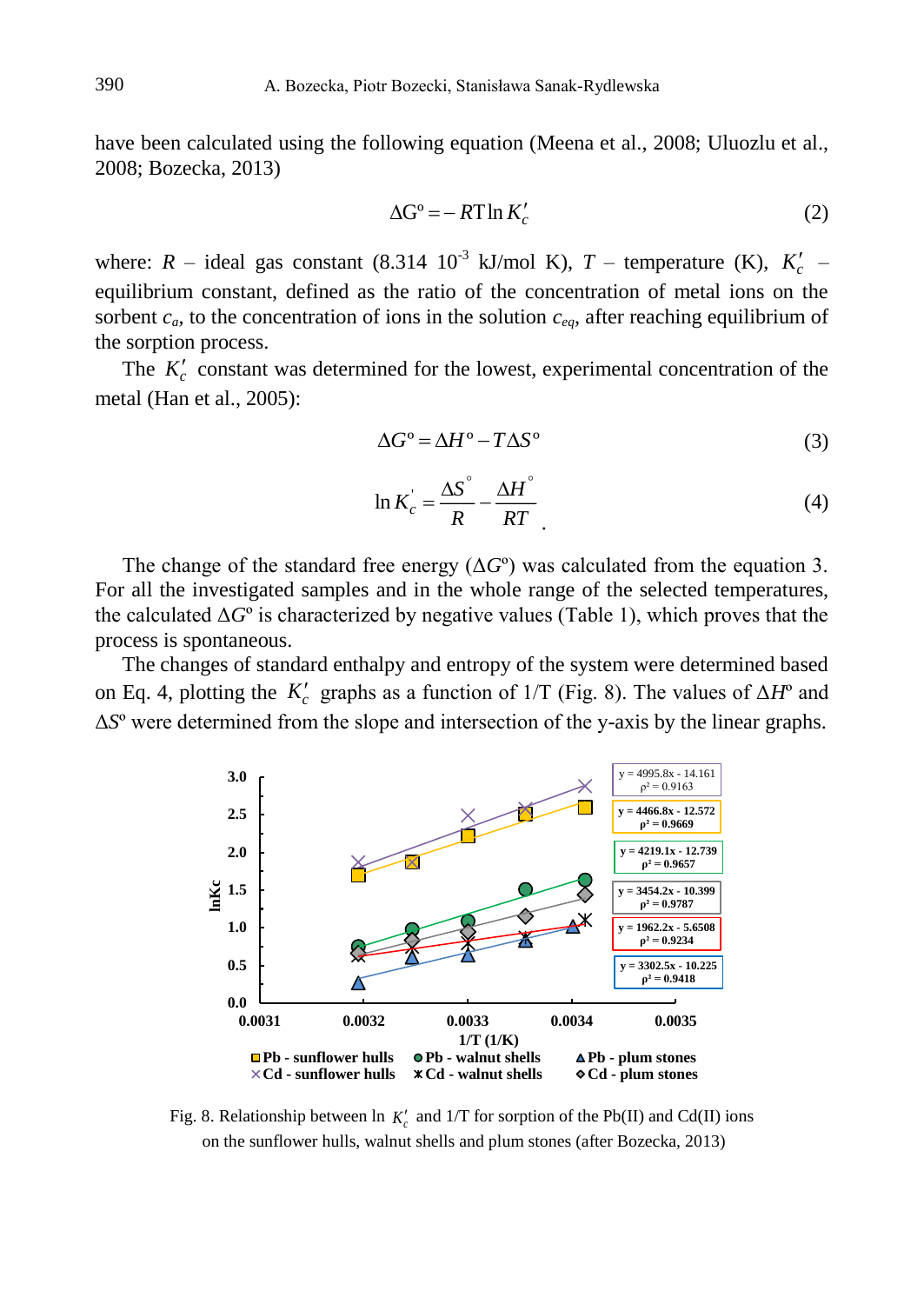The calculated change of the standard enthalpy  $(\Delta H^{\circ})$  in the systems studied reaches negative values (Table 1), confirming the exothermic nature of the process. When  $\Delta H^{\circ}$ <0, the dependence ln  $K_c' = f(1/T)$  is an increasing function (a > 0), i.e. with an increasing temperature both the sorption and the value of the equilibrium constant decrease (Fig. 5).

The changes of the standard entropy  $(\Delta S^{\circ})$  of the systems also have negative values (Table 1). The molecules in the adsorbed state have less freedom degrees than those in the solution, which results in a decrease of entropy (Bozecka, 2013).

| Function<br>(kJ/mol) |              | Temperature (K) |                                                                                                 |     |     |     |          |        |     |     |     |     |     |
|----------------------|--------------|-----------------|-------------------------------------------------------------------------------------------------|-----|-----|-----|----------|--------|-----|-----|-----|-----|-----|
|                      | Materials    | 293             | 298                                                                                             | 300 | 303 | 308 | 313      | 293    | 298 | 300 | 303 | 308 | 313 |
|                      |              | Pb(II)          |                                                                                                 |     |     |     |          | Cd(II) |     |     |     |     |     |
|                      | <sub>S</sub> |                 | $-6.33$ $-6.22$ $-5.58$ $-4.79$ $-4.42$ $-6.33$ $-7.01$ $-6.38$ $-5.90$ $-4.78$ $-4.87$ $-7.01$ |     |     |     |          |        |     |     |     |     |     |
| $\Delta G^{\circ}$   | $\Omega$     |                 | $-3.98$ $-3.74$ $-2.74$ $-2.50$ $-1.96$ $-3.98$ $-2.69$ $-2.15$ $-2.00$ $-1.91$ $-1.65$ $-2.69$ |     |     |     |          |        |     |     |     |     |     |
|                      | P            |                 | $-2.49$ $-2.06$ $-1.61$ $-1.56$ $-0.69$ $-2.49$ $-3.51$ $-2.86$ $-2.39$ $-2.14$ $-1.72$ $-3.51$ |     |     |     |          |        |     |     |     |     |     |
| $\Delta H^o$         | S            | $-37.14$        |                                                                                                 |     |     |     | $-41.62$ |        |     |     |     |     |     |
|                      | $\Omega$     | $-35.08$        |                                                                                                 |     |     |     | $-16.30$ |        |     |     |     |     |     |
|                      | P            | $-27.46$        |                                                                                                 |     |     |     | $-28.72$ |        |     |     |     |     |     |
| $\Lambda S^o$        | S            | $-0.10$         |                                                                                                 |     |     |     | $-0.12$  |        |     |     |     |     |     |
|                      | $\Omega$     | $-0.11$         |                                                                                                 |     |     |     | $-0.05$  |        |     |     |     |     |     |
|                      | P            | $-0.09$         |                                                                                                 |     |     |     | $-0.09$  |        |     |     |     |     |     |

Table 1. Thermodynamic functions describing the sorption of Pb(II) and Cd(II) ions from aqueous solutions by sunflower hulls (S), walnut shells (O) and plum stones (P) (Bozecka, 2013)

## **A description of the sorption of Pb(II) and Cd(II) ions with selected adsorption models**

To evaluate the maximum sorption capacity of the sorbents studied toward the Pb(II) and Cd(II) ions, the authors applied commonly used adsorption models of Langmuir and Freundlich.

The Langmuir theory assumes that the surface of the adsorbent is homogeneous. Adsorption in the system is located, which means that the molecule cannot move freely across the surface. Lateral interactions between the adsorbed molecules are irrelevant. It is, therefore, a monolayer adsorption (Bansal and Goyal, 2009). The Langmuir model is described by the following equation:

$$
Q = \frac{q_{\text{max}}b \cdot c_{eq}}{(1 + b \cdot c_{eq})}
$$
 (5)

where:  $q_{max}$  (mg/g) and *b* (dm<sup>3</sup>/mg) are the Langmuir constants.

The parameter  $q_{max}$  is the maximum sorption capacity of the sorbent, i.e. the maximum amount of cations needed to form a complete monolayer (Han et al., 2005).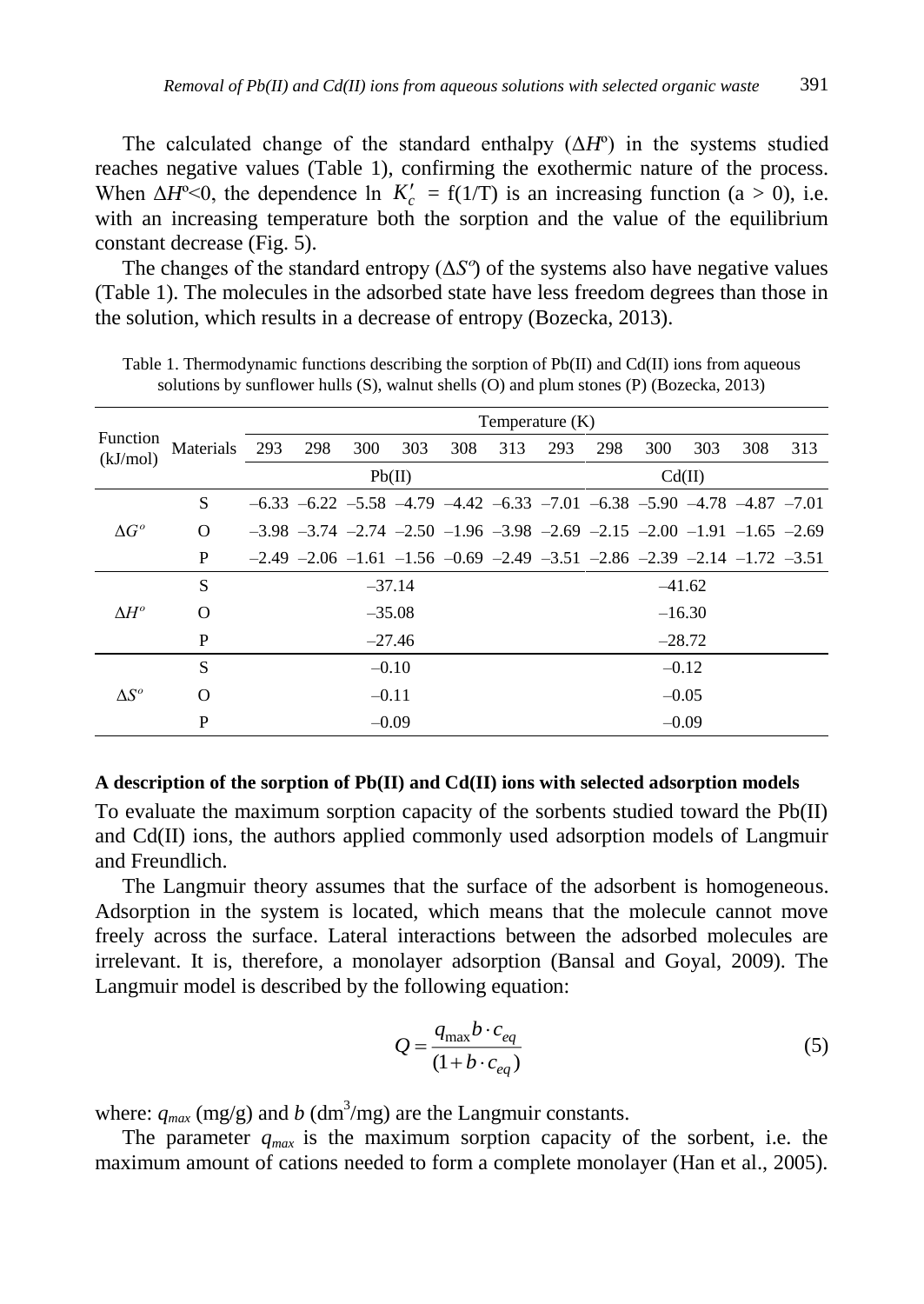The constant *b* represents the energy of adsorption. This parameter is very useful, because it determines the sorbents affinity toward the substances removed. The higher the value of the constant *b*, the higher the affinity of the sorbent towards cations and the steeper the Langmuir isotherm. In general, a good sorbent should be characterised by high values of both the constants *qmax* and *b* (Meena et al., 2008).

The values of the coefficients  $q_{max}$  and b in the Langmuir equation were determined based on they linear form:

$$
\frac{1}{Q} = \frac{1}{q_{\text{max}}b} \cdot \left(\frac{1}{c_{eq}} + b\right)
$$
\n(6)

The Freundlich equation has an experimental nature, well describing the adsorption on heterogeneous surfaces and microporous adsorbents. The Freundlich model is described by the following equation:

$$
Q = K \cdot c_{eq}^{1/n} \tag{7}
$$

where *K* and *n* are the Freundlich constants.

The Freundlich parameter *K* allows the assessment of the maximum sorption capacity of the sorbent and the parameter *n* is defined as the affinity constant or the binding strength. The smaller the value of *1/n*, the greater heterogeneity energy of an adsorption system (Bansal and Goyal, 2009).

To calculate the constants *K* and *n* of the Freundlich equation, the logarithmic form of this equation is used:

$$
\log Q = \log K + \frac{1}{n} \cdot \log c_{eq} \tag{8}
$$

The resulting values of the coefficients of the Langmuir and the Freundlich isotherms together with their uncertainties and correlation coefficients  $\rho$  are summarized in Tables 2 and 3.

The values of the Langmuir and Freundlich constants confirm that of the three materials studied the sunflower hulls is the best sorbent for removing the Pb(II) and Cd(II) ions from water solutions. It is characterized by the highest values of the parameter  $q_{max}$  that expresses the capacity of the monolayer; the parameter *b* that determines its affinity for removing ions and for the constant *K*. The coefficient *n* in the Freundlich isotherm for all the materials is in the range from 1 to 10. That proves that the sorption processes investigated are "beneficial" (Meena et al., 2008; Gala (Bozecka) and Sanak-Rydlewska, 2011; Bozecka, 2013; Bozecka and Sanak-Rydlewska, 2011; 2015).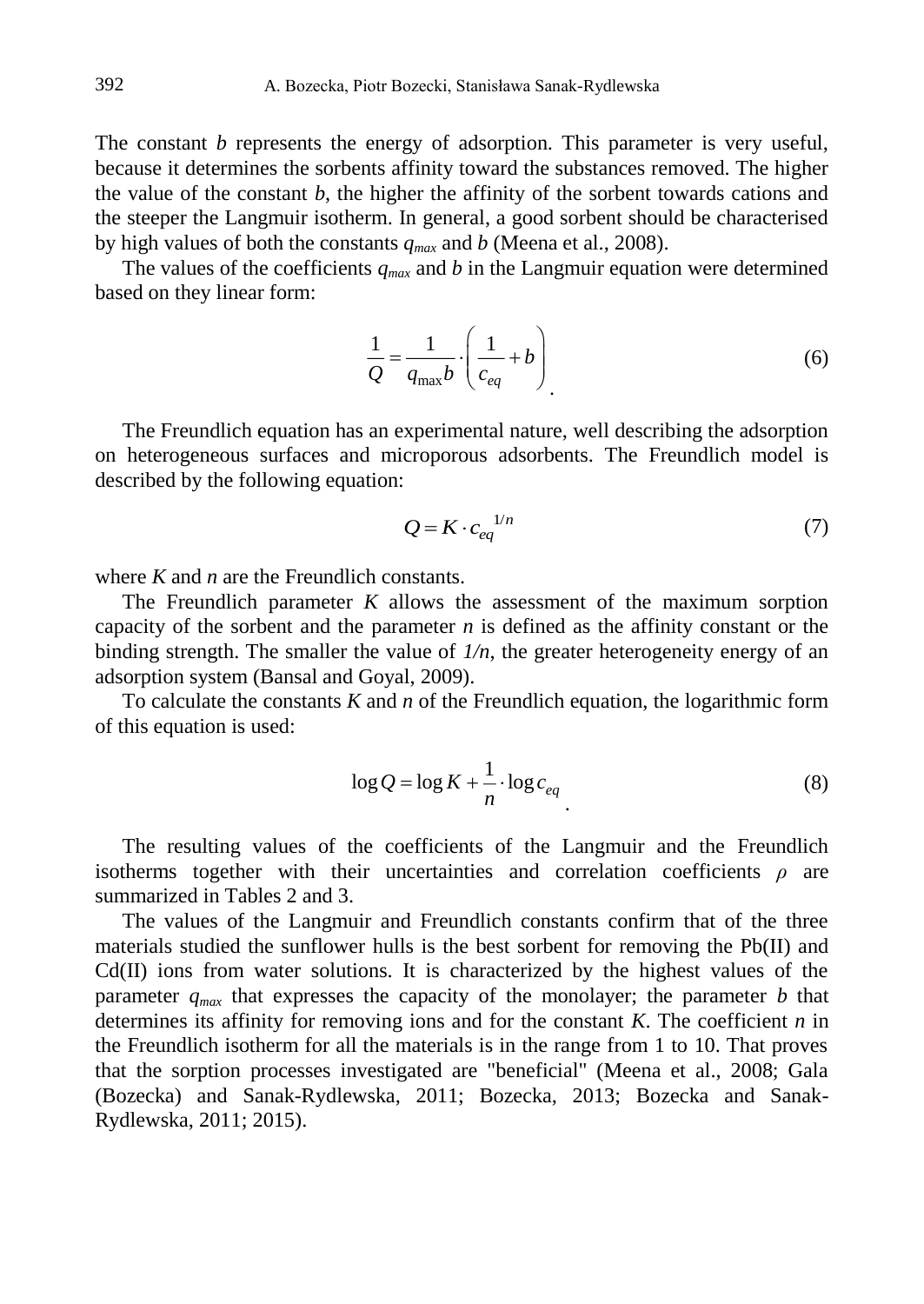| Cation | Materials | $q_{max}$<br>(mg/g) | $\Delta q_{max}$<br>(mg/g) | h<br>$(dm^3/mg)$ | Δb<br>(dm <sup>3</sup> /mg) | P      |
|--------|-----------|---------------------|----------------------------|------------------|-----------------------------|--------|
| Pb(II) | S         | 36.93               | 0.76                       | 0.1512           | 0.0002                      | 0.9740 |
|        | O         | 23.08               | 0.52                       | 0.03343          | 0.00006                     | 0.9837 |
|        | P         | 21.23               | 0.47                       | 0.03457          | 0.00005                     | 0.9796 |
| Cd(II) | S         | 19.93               | 0.51                       | 0.2264           | 0.0002                      | 0.9869 |
|        | O         | 17.17               | 0.54                       | 0.03272          | 0.00008                     | 0.9485 |
|        | P         | 17.98               | 0.39                       | 0.0777           | 0.0001                      | 0.9613 |

Table 2. Coefficients of the Langmuir isotherm and the uncertainty resulting for sorption of the Pb(II) and Cd(II) ions on sunflower hulls (S), walnut shells (O) and the plum stones (P) (Bożęcka, 2013)

Table 3. Coefficients of the Freundlich isotherm and the uncertainty resulting for sorption of the Pb(II) and Cd(II) ions on sunflower hulls (S), walnut shells (O) and the plum stones (P) (Bozecka, 2013)

| Cation | Materials | K<br>$(dm^3/mg)$ | $\Delta K$<br>$(dm^3/mg)$ | $\boldsymbol{n}$ | $\Delta n$ | $\rho$ |
|--------|-----------|------------------|---------------------------|------------------|------------|--------|
| Pb(II) | S         | 4.43             | 0.06                      | 1.35             | 0.02       | 0.9467 |
|        | O         | 0.95             | 0.02                      | 1.36             | 0.01       | 0.9860 |
|        | P         | 0.78             | 0.02                      | 1.31             | 0.01       | 0.9936 |
| Cd(II) | S         | 3.10             | 0.04                      | 1.60             | 0.02       | 0.9627 |
|        | Ω         | 1.22             | 0.02                      | 1.82             | 0.02       | 0.9831 |
|        | P         | 1.27             | 0.02                      | 1.44             | 0.01       | 0.9813 |

Sorption capacity of tested materials in relation to the lead and cadmium ions are comparable to other organic and inorganic sorbents (Bozecka, 2013; Gupta et al., 2009).

#### **Equilibrium study on desorption of the Pb(II) and Cd(II) ions**

The desorption process was studied on two sorbents, namely sunflower hulls and walnut shells, using the  $0.2M$  solutions of nitric(V) and hydrochloric acids. The results are summarized in Table 4.

Desorption of the Pb $(II)$  and Cd $(II)$  ions from the surface of the two natural sorbents proceeds relatively fast. The desorption equilibrium in almost all cases was reached after 30 minutes. An extension of the desorption time practically does not significantly affect the recovery of lead and cadmium.

A comparison of the desorption efficiencies indicates that  $HNO<sub>3</sub>$  is more effective for the Pb(II) ions and sunflower hulls. For walnut shells there are no significant differences between the results. For both acids the desorption efficiency is high and approximates 94%.

The Pb(II) ions are desorbed more efficiently from the surfaces of sunflower hulls in comparison to walnut shells.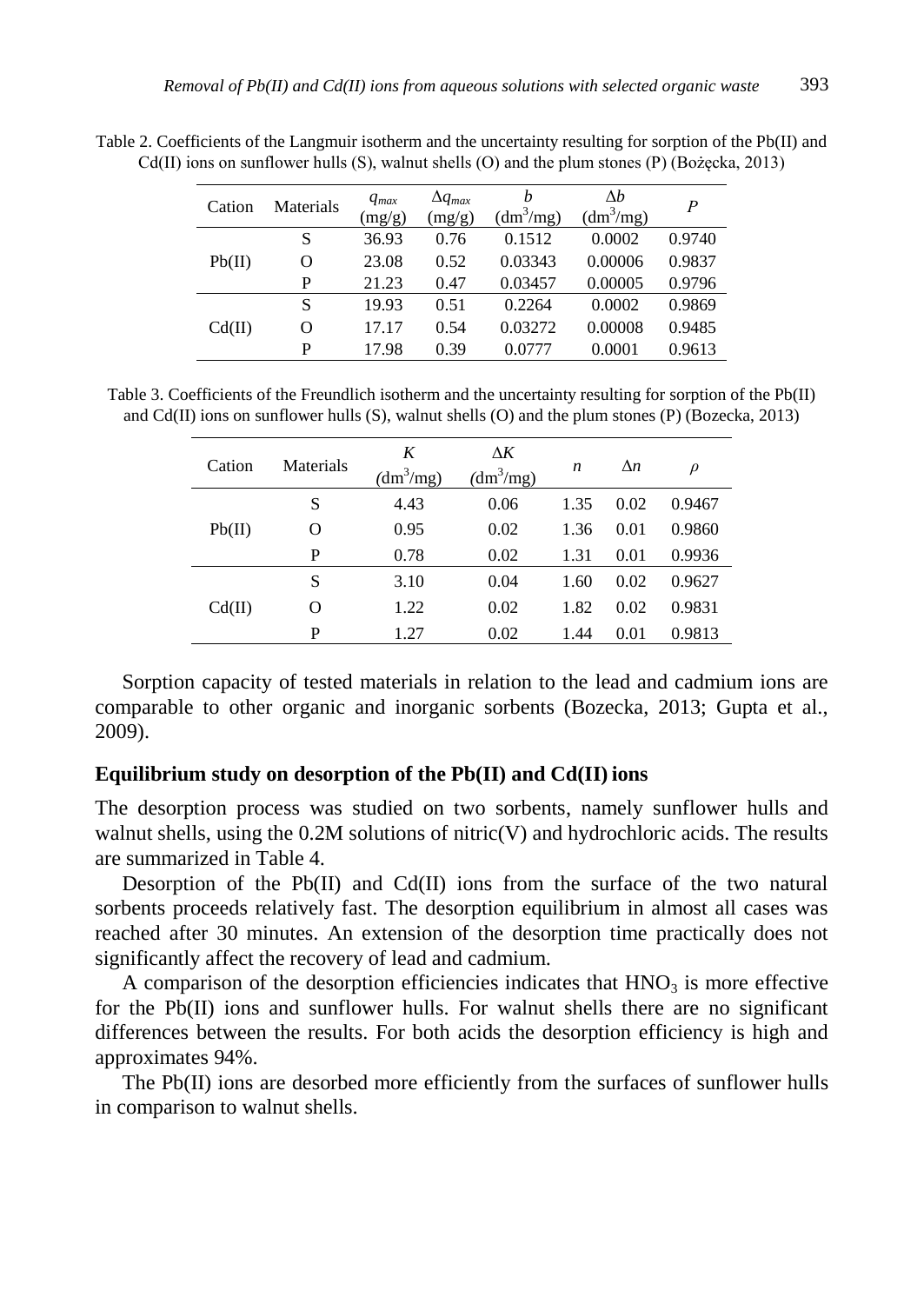|                          | Regenerator Materials | Regeneration time (min) |                                           |    |    |        |                                     |    |       |  |
|--------------------------|-----------------------|-------------------------|-------------------------------------------|----|----|--------|-------------------------------------|----|-------|--|
|                          |                       | 15                      | 30                                        | 45 | 60 | 15     | 30                                  | 45 | 60    |  |
|                          |                       | Desorption $(\%)$       |                                           |    |    |        |                                     |    |       |  |
|                          |                       |                         | Pb(II)                                    |    |    | Cd(II) |                                     |    |       |  |
|                          | S                     | 79.49                   | 83.36 84.56 84.61 45.41 49.21 49.23 51.03 |    |    |        |                                     |    |       |  |
| $0.2$ M HNO <sub>3</sub> | $\Omega$              |                         | 90.54 93.04 92.53 93.37 39.06 41.73 41.89 |    |    |        |                                     |    | 42.28 |  |
|                          | S                     | 68.11                   |                                           |    |    |        | 69.33 69.45 69.33 64.53 65.87 67.08 |    | 68.08 |  |
| 0.2 M HCl                | ∩                     |                         | 90.24 91.42                               |    |    |        | 94.40 94.02 36.94 39.17 39.66 39.78 |    |       |  |

Table 4. Desorption of the Pb(II) and Cd(II) ions from the surface of sunflower hulls and walnut shells using nitric $(V)$  and hydrochloric acids depending on the duration of the process

The recovery of cadmium is much lower than that of lead. It is 68.08% for HCl and 51.03% for HNO<sub>3</sub> in case of sunflower hulls and 39.78% for HCl and 42.28% for  $HNO<sub>3</sub>$  in the case of walnut shells. Desorption of the Cd(II) ions from sunflower hulls is more efficient than that from walnut shells.

The results confirm that protons in the solutions at pH<2.0 have a greater ability to attach to the sorbent surface groups than the cations of a heavy metal (Bozecka, 2013)

# **Conclusions**

 1. Sunflower hulls, walnut shells and plum stones can be effectively used for the removal of heavy metals ions from water and underpin for further research.

2. Sorption capacity of this materials in relation to the lead and cadmium ions are comparable to other organic and inorganic sorbents (Bozecka, 2013; Gupta et al., 2009).

3. Used sorption method have many advantages, which include: low cost both of purchasing and of process itself and management possibility of unwanted waste, which storage is a major environmental problem. Another advantage of used method is reusability of studied materials as well as the recovery possibility of adsorbed heavy metals.

4. Ion exchange processes are dependent on the surface construction of the sorbents used and also on the ionic radius of a metal considered

5. The best sorption properties have been revealed by sunflower hulls. In their case  $q_{max}$  was 36.93 mg/g for the Pb(II) ions and 19.93 mg/g for the Cd(II) ions.

6. The microchemical analysis indicates that lead and cadmium are not present in the starting sorbent samples. No traces of microprecipitation of lead and cadmium were observed in scanning images. In turn, there are several areas that confirm that the sorption processes involve mainly the ion exchange mechanism.

7. Among the surface functional groups, the -OH group (from alcohols, phenols, carboxylic acids), the carbonyl group C=O (from carboxylic compounds, esters, ketones, aldehydes etc.) and the amine or amide groups have been found to dominate.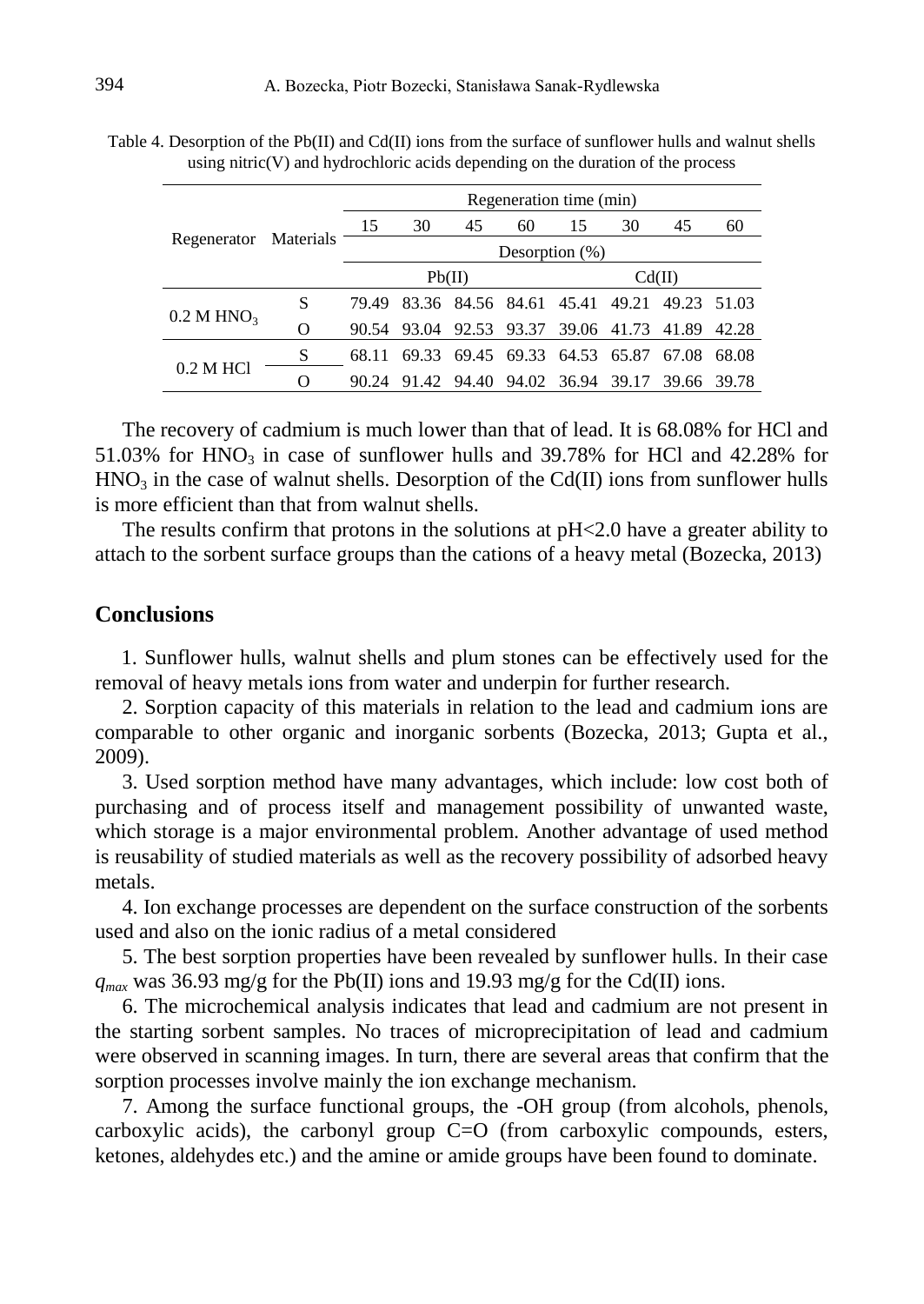8. The calculated values of thermodynamic functions indicate the spontaneous  $(\Delta G^{\circ} < 0)$  and exothermic  $(\Delta H^{\circ} < 0)$  nature of the sorption and desorption processes on the organic sorbents studied.

9. After their acid regeneration, the sunflower hulls and walnut shells can be used again to remove the Pb(II) and Cd(II) ions from aqueous solutions.

#### **References**

- ALVAREZ M.T., CRESPO C., 2007, *Mattiasson, B. Precipitation of Zn(II), Cu(II) and Pb(II) at benchscale using biogenic hydrogen sulfide from the utilization of volatile fatty acids,* Chemosphere. 66, 1677–1683.
- AZOUAOU N., SADAOUI Z., DJAAFRI A., MOKADDEM H., 2010, *Adsorption of cadmium from aqueous solution onto untreated coffee grounds: Equilibrium, kinetics and thermodynamics,* J. Hazard. Mater. 184, 126–134.
- BANSAL R.C., GOYAL M., 2005, *Activated Carbon Adsorption*, CRC Press.
- BLÁZQUEZ G., MARTÍN-LARA M. A., TENORIO G., CALERO M., 2011, *Batch biosorption of lead(II) from aqueous solutions by olive tree pruning waste: Equilibrium, kinetics and thermodynamic study,* Chem. Eng. J. 168, 170–177.
- BOZECKA A., 2013, *Usuwanie jonów metali toksycznych z roztworów wodnych za pomocą odpadów organicznych*. PhD Thesis, AGH-UST University of Science and Technology, not published.
- BOZECKA A., BOZECKI P., SANAK-RYDLEWSKA S., 2014a, *Badanie chemicznej i fizycznej struktury powierzchni sorbentów naturalnych wykorzystanych do usuwania jonów Pb2+ i Cd2+ z roztworów wodnych w układach jedno- i dwuskładnikowych*, Przem. Chem. 93, 374–383.
- BOZECKA A., BOZECKI P., SANAK-RYDLEWSKA S., 2014b, *Study of chemical surface structure of natural sorbents used for removing of Pb2+ ions from model aqueous solutions (Part II),* Arch. Min. Sci. 59, 217–223.
- BOZECKA A., SANAK-RYDLEWSKA S., 2011, *Removal of Pb2+ ions from aqueous solutions on plum stones crushed to particle size below 0,5 mm*, Arch. Min. Sci. 56, 71–80.
- BOZECKA A., SANAK-RYDLEWSKA S., 2015, *Sorption of Cd2+ ions from aqueous solutions on organic wastes,* Arch. Min. Sci. 60, 455–464.
- GALA (BOZECKA) A., SANAK-RYDLEWSKA S., 2011, *A comparison of Pb2+ sorption from aqueous solutions on walnut shells and plum stones,* Polish J. Environ. Stud. 20, 877–883.
- GHOSH P., SAMANTA A.N., RAY S., 2011, *Reduction of COD and removal of Zn2+ from rayon industry wastewater by combined electro-fenton treatment and chemical precipitation,* Desalination 266, 213–217.
- GUPTA S., KUMAR D., GAUR J.P., 2009, *Kinetic and isotherm modeling of lead(II) sorption onto some waste plant materials*. Chemical Engineering Journal, 148, 226−233
- HAN R., ZHANG J., ZOU W., SHI J., LIU H., 2005, *Equilibrium biosorption isotherm for lead ion on chaff,* J. Hazard. Mater. 125, 266–271.
- KOCAOBA S., 2007, *Comparison of Amberlite IR 120 and dolomite's performances for removal of heavy metals*, J. Hazard. Mater. 147, 488–96.
- MACHIDA M., FOTOOHI B., AMAMO Y., MERCIER L., 2012, *Cadmium(II) and lead(II) adsorption onto hetero-atom functional mesoporous silica and activated carbon*, Appl. Surf. Sci. 258, 7389– 7394.
- MEENA A.K., KADIRVELU K., MISHRAA G.K., RAJAGOPAL C., NAGAR P.N., 2008, *Adsorption of Pb(II) and Cd(II) metal ions from aqueous solutions by mustard husk,* J. Hazard. Mater. 150, 619– 625.